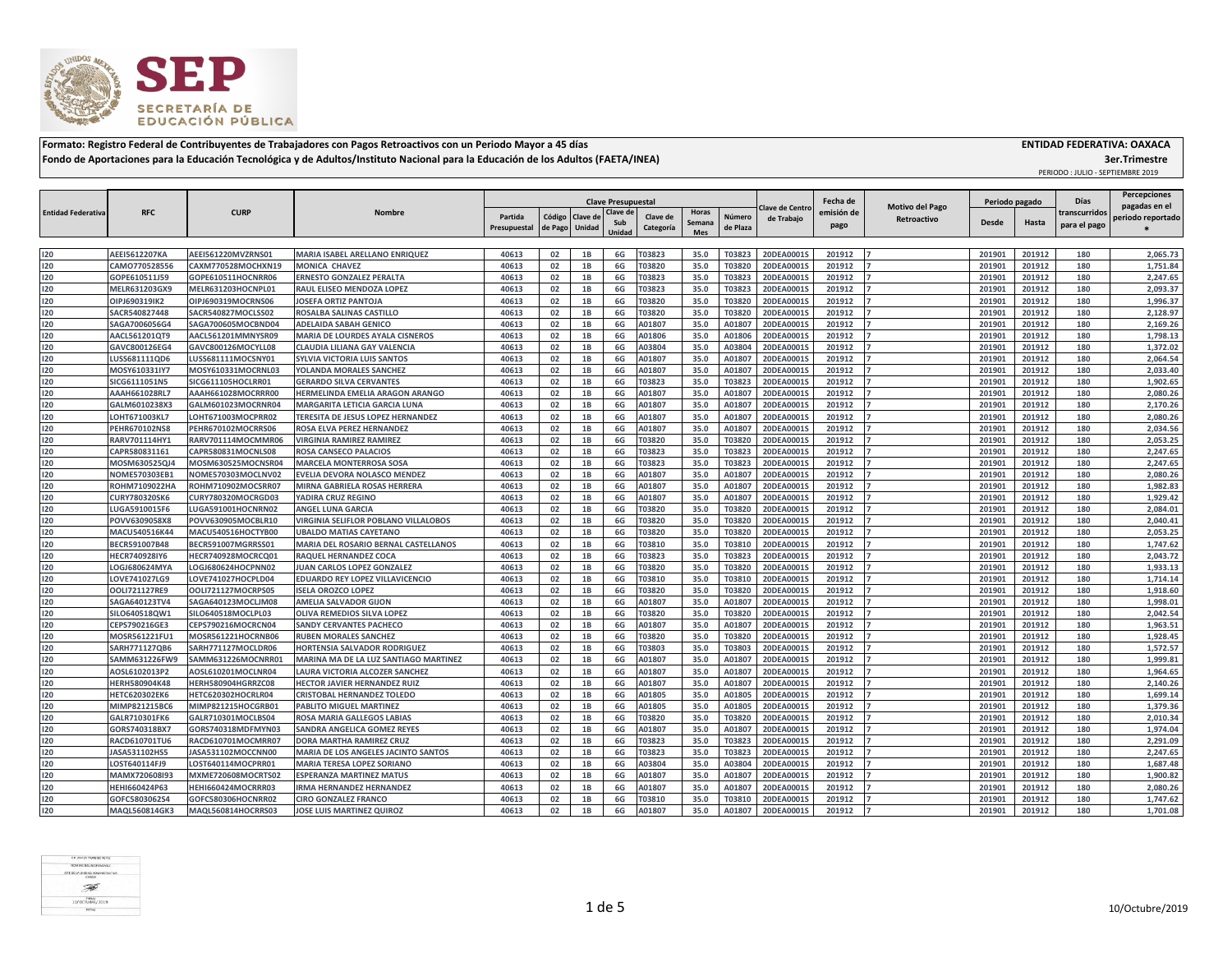| 120        | <b>MOGG820814NN5</b> | MOGG820814MOCRMB07        | <b>GABRIELA ROSALBA MORALES GOMEZ</b>     | 40613 | 02 | 1B            | 6G | A01807 | 35.0 | A01807 | 20DEA0001S | 201912 | 201901 | 201912 | 180 | 1,819.76 |
|------------|----------------------|---------------------------|-------------------------------------------|-------|----|---------------|----|--------|------|--------|------------|--------|--------|--------|-----|----------|
| 120        | <b>MOJA420415MA7</b> | MOJA420415HOCRVN04        | <b>ANASTACIO CRISOFORO MORALES JAVIER</b> | 40613 | 02 | 1B            | 6G | 03803  | 35.0 | T03803 | 20DEA00019 | 201912 | 201901 | 201912 | 180 | 1.564.02 |
| 120        | SACG6309299K0        | SACG630929HJCLRN06        | GONZALO SALGADO CARBALLO                  | 40613 | 02 | 1B            | 6G | 03803  | 35.0 | T03803 | 20DEA0001S | 201912 | 201901 | 201912 | 180 | 1,764.62 |
| 120        | SICR6305233M0        | SICR630523MDFRRC00        | MARIA DEL ROCIO SIERRA CORTES             | 40613 | 02 | 1B            | 6G | 01807  | 35.0 | A01807 | 20DEA00019 | 201912 | 201901 | 201912 | 180 | 1,924.68 |
| 120        |                      |                           |                                           |       | 02 |               |    |        |      |        |            |        |        |        |     | 1,916.18 |
|            | VAPF700302642        | VAPF700302MOCLRL01        | FLOR INES VALENCIA PEREZ                  | 40613 |    | $1B$          | 6G | 01806  | 35.0 | A01806 | 20DEA00019 | 201912 | 201901 | 201912 | 180 |          |
| 120        | VIAT590910ID0        | VIAT590910MOCLLR06        | TERESA DE JESUS VILLASANTE ALDERETE       | 40613 | 02 | 1B            | 6G | 101807 | 35.0 | A01807 | 20DEA0001S | 201912 | 201901 | 201912 | 180 | 1.902.30 |
| 120        | VIAL6908017G5        | VIAL690801HOCLNN06        | <b>LEONEL VILLEGAS ANGELES</b>            | 40613 | 02 | 1B            | 6G | 03820  | 35.0 | T03820 | 20DEA0001S | 201912 | 201901 | 201912 | 180 | 1,684.61 |
| 120        | AESR691213598        | AESR691213MOCLNS09        | ROSA ELIA ALEJO SANCHEZ                   | 40613 | 02 | 1B            | 6G | 03820  | 35.0 | T03820 | 20DEA00019 | 201912 | 201901 | 201912 | 180 | 2,002.27 |
| 120        | COLG761231BD1        | COLG761231MOCRYL08        | <b>GLADYS JACCIRY CORTEZ LEYVA</b>        | 40613 | 02 | $1\mathrm{B}$ | 6G | 103804 | 35.0 | A03804 | 20DEA00019 | 201912 | 201901 | 201912 | 180 | 1,637.96 |
| 120        | <b>HEHC720327BD1</b> | HEHC720327MOCRRL06        | <b>CELSA HERNANDEZ HERNANDEZ</b>          | 40613 | 02 | 1B            | 6G | 01807  | 35.0 | A01807 | 20DEA00019 | 201912 | 201901 | 201912 | 180 | 2.011.69 |
| 120        | .OSE641115LZ7        | LOSE641115MOCPNL01        | ELPIDIA LOPEZ SANTIAGO                    | 40613 | 02 | 1B            | 6G | 01807  | 35.0 | A01807 | 20DEA0001S | 201912 | 201901 | 201912 | 180 | 2,080.26 |
| 120        | SAGF581027710        | SAGF581027HOCNRR04        | <b>FRUMENCIO SANTIAGO GARCIA</b>          | 40613 | 02 | 1B            | 6G | 03823  | 35.0 | T03823 | 20DEA00019 | 201912 | 201901 | 201912 | 180 | 2,157.65 |
| 120        | 3OZS750625BW0        | BOZS750625HOCRRL04        | SALVADOR JERONIMO BORJON ZARATE           | 40613 | 02 | 1B            | 6G | 03820  | 35.0 | T03820 | 20DEA00019 | 201912 | 201901 | 201912 | 180 | 1,904.36 |
| 120        | GAME670305JJ4        | GAME670305MOCRRL09        | <b>ELIZABETH GARCIA MARTINEZ</b>          | 40613 | 02 | 1B            | 6G | 03820  | 35.0 | T03820 | 20DEA0001S | 201912 | 201901 | 201912 | 180 | 1.968.12 |
| 120        | <b>GUMJ680814RK8</b> | GUMJ680814MOCTRN02        | JUANA BELEM GUTIERREZ MORALES             | 40613 | 02 | 1B            | 6G | 03820  | 35.0 | T03820 | 20DEA0001S | 201912 | 201901 | 201912 | 180 | 1,984.77 |
| 120        | <b>IMC740127RW4</b>  | LIMC740127MOCNTC06        | <b>CICLALI LINARES MATUS</b>              | 40613 | 02 | 1B            | 6G | 03820  | 35.0 | T03820 | 20DEA00019 | 201912 | 201901 | 201912 | 180 | 1,904.21 |
| 120        | OGA6810026G2         | LOGA681002HOCPRN09        | <b>ANDRES LOPEZ GARCIA</b>                | 40613 | 02 | 1B            | 6G | 03820  | 35.0 | T03820 | 20DEA0001S | 201912 | 201901 | 201912 | 180 | 1,969.60 |
| 120        | VIAMA6501036V4       | MAMA650103HCSRNB06        | <b>ABEL MARTINEZ MUNDO</b>                | 40613 | 02 | 1B            | 6G | 03820  | 35.0 | T03820 | 20DEA0001S | 201912 | 201901 | 201912 | 180 | 1,938.32 |
| 120        | MAPF580215Q33        | MAPF580215HOCRRS00        | <b>FAUSTINO MARTINEZ PEREZ</b>            | 40613 | 02 | 1B            | 6G | 03820  | 35.0 | T03820 | 20DEA00019 | 201912 | 201901 | 201912 | 180 | 2,053.25 |
| 120        | OERA58010634A        | OERA580106MOCRMM08        | AMELIA REINA ORTEGA RAMIREZ               | 40613 | 02 | 1B            | 6G | 03820  | 35.0 | T03820 | 20DEA00019 | 201912 | 201901 | 201912 | 180 | 1,939.68 |
| 120        | PAML7306075K6        | PAML730607HOCDLS00        | JOSE LUIS PADILLA MILAN                   | 40613 | 02 | 1B            | 6G | 03820  | 35.0 | T03820 | 20DEA0001S | 201912 | 201901 | 201912 | 180 | 1,925.50 |
| 120        | ROVA720415948        | ROVA720415MOCSLN05        | ANA LILIA ROSALES VELASCO                 | 40613 | 02 | 1B            | 6G | 101806 | 35.0 | A01806 | 20DEA0001S | 201912 | 201901 | 201912 | 180 | 1,912.97 |
|            |                      |                           |                                           |       |    |               |    |        |      |        |            |        |        |        |     |          |
| 120        | SAPL391210D19        | SAPL391210MOCNLR08        | LORETO GRACIELA SANTIAGO PALMA            | 40613 | 02 | 1B            | 6G | 03820  | 35.0 | T03820 | 20DEA0001S | 201912 | 201901 | 201912 | 180 | 1,670.41 |
| 120        | MAGP710531ST2        | MAGP710531MOCRRT08        | PETRONILA MARTINEZ GARCIA                 | 40613 | 02 | 1B            | 6G | 03820  | 35.0 | T03820 | 20DEA0001S | 201912 | 201901 | 201912 | 180 | 1,953.89 |
| 120        | <b>MAPT670924LK2</b> | MAPT670924MOCRRR09        | <b>TEREZA MARTINEZ PEREZ</b>              | 40613 | 02 | 1B            | 6G | 03820  | 35.0 | T03820 | 20DEA0001S | 201912 | 201901 | 201912 | 180 | 2,085.19 |
| 120        | RALI650221AV2        | RALI650221MDFMSS00        | MARIA ISABEL RAMIREZ LUIS                 | 40613 | 02 | 1B            | 6G | 03810  | 35.0 | T03810 | 20DEA0001S | 201912 | 201901 | 201912 | 180 | 1,531.41 |
| 120        | ROAI6903177G4        | ROAI690317MOCDRR00        | <b>IRLANDA GERTRUDIS RODRIGUEZ ARAGON</b> | 40613 | 02 | 1B            | 6G | 01806  | 35.0 | A01806 | 20DEA00019 | 201912 | 201901 | 201912 | 180 | 1,733.21 |
| 120        | ROVH580406P33        | ROVH580406HOCSSM02        | HUMBERTO JULIAN ROSETTE VASQUEZ           | 40613 | 02 | 1B            | 6G | 03820  | 35.0 | T0382  | 20DEA0001  | 201912 | 201901 | 201912 | 180 | 1,643.11 |
| 120        | CAFR6201074X8        | CAFR620107MOCNBS01        | ROSA ANGELICA CANELA FABIAN               | 40613 | 02 | 1B            | 6G | 03803  | 35.0 | T03803 | 20DEA0001S | 201912 | 201901 | 201912 | 180 | 1,758.06 |
| 120        | CUNO641222214        | CUXN641222MOCVXR07        | <b>NORMA EUNICE CUEVAS</b>                | 40613 | 02 | 1B            | 6G | 03820  | 35.0 | T03820 | 20DEA0001S | 201912 | 201901 | 201912 | 180 | 1,608.89 |
| 120        | FAGS610530QG0        | FAGS610530MDFRNL05        | SOLEDAD FRANCO GONZALEZ                   | 40613 | 02 | 1B            | 6G | 06803  | 35.0 | T06803 | 20DEA00019 | 201912 | 201901 | 201912 | 180 | 1,782.26 |
| 120        | FUSC7603059F9        | FUSC760305MOCNLR09        | MARIA DEL CARMEN FUENTES SOLAR            | 40613 | 02 | $1B$          | 6G | 03820  | 35.0 | T03820 | 20DEA00019 | 201912 | 201901 | 201912 | 180 | 1,834.37 |
| 120        | .OLR711207D61        | LOLR711207MOCPSC08        | <b>ROCELIA LOPEZ LUIS</b>                 | 40613 | 02 | 1B            | 6G | 03820  | 35.0 | T03820 | 20DEA0001S | 201912 | 201901 | 201912 | 180 | 1,993.53 |
| 120        | <b>MEDJ630930RG6</b> | MEDJ630930HOCRZR00        | JERONIMO MANUEL MERINO DIAZ               | 40613 | 02 | 1B            | 6G | 03820  | 35.0 | T03820 | 20DEA0001S | 201912 | 201901 | 201912 | 180 | 1,925.57 |
| 120        | RICF691004R13        | RICF691004MOCSRR00        | <b>FRANCISCA RIOS CRUZ</b>                | 40613 | 02 | 1B            | 6G | 03804  | 35.0 | A03804 | 20DEA00019 | 201912 | 201901 | 201912 | 180 | 1,458.18 |
| 120        | SATR6912146Q8        | SATR691214MOCNRS00        | ROSA MARIA SANCHEZ TORIS                  | 40613 | 02 | $1\mathrm{B}$ | 6G | 03820  | 35.0 | T03820 | 20DEA00019 | 201912 | 201901 | 201912 | 180 | 1,942.04 |
| 120        | SOAM600301855        | SOAM600301HOCLRG09        | MIGUEL ANGEL SOLANA ARANDA                | 40613 | 02 | 1B            | 6G | 03820  | 35.0 | T03820 | 20DEA0001S | 201912 | 201901 | 201912 | 180 | 1.945.58 |
| 120        | AOSM610109R5A        | AOSM610109MOCNNR08        | <b>MARCELINA ANTONIO SANTOS</b>           | 40613 | 02 | 1B            | 6G | 03820  | 35.0 | T03820 | 20DEA0001S | 201912 | 201901 | 201912 | 180 | 2,044.18 |
| 120        | <b>CUGI5611161CA</b> | <b>CUGI561116MOCRRN02</b> | <b>INES CRUZ GARCIA</b>                   | 40613 | 02 | 1B            | 6G | 03810  | 35.0 | T03810 | 20DEA0001S | 201912 | 201901 | 201912 | 180 | 2,000.10 |
| 120        | CUGR651007440        | CUGR651007MOCRRS05        | MARIA DEL ROSARIO CRUZ GARCIA             | 40613 | 02 | 1B            | 6G | 101806 | 35.0 | A01806 | 20DEA0001S | 201912 | 201901 | 201912 | 180 | 1,964.93 |
| 120        | CUJT751221MS1        | <b>CUJT751221HOCRRM06</b> | <b>TOMAS PEDRO CRUZ JARQUIN</b>           | 40613 | 02 | 1B            | 6G | 03820  | 35.0 | T03820 | 20DEA0001S | 201912 | 201901 | 201912 | 180 | 2.129.46 |
|            |                      |                           |                                           |       |    |               |    |        |      |        |            |        |        |        |     |          |
| 120        | GAAF6806043C1        | GAAF680604HOCLGR01        | FRANCISCO GALLARDO AGUILAR                | 40613 | 02 | 1B            | 6G | 03820  | 35.0 | T03820 | 20DEA0001S | 201912 | 201901 | 201912 | 180 | 1,652.45 |
| 120        | MAPE6206013R5        | MAXP620601HOCRXD07        | <b>PEDRO MARTINEZ</b>                     | 40613 | 02 | 1B            | 6G | 03820  | 35.0 | T03820 | 20DEA00019 | 201912 | 201901 | 201912 | 180 | 1,842.77 |
| 120        | SAJA680204QI9        | SAJA680204HOCNRN09        | <b>ANDRES SANCHEZ JARQUIN</b>             | 40613 | 02 | 1B            | 6G | 03820  | 35.0 | T03820 | 20DEA00019 | 201912 | 201901 | 201912 | 180 | 1,948.53 |
| 120        | SIRG5212064RA        | SIRG521206MOCLZL05        | <b>GLORIA LOURDES SILVA RUIZ</b>          | 40613 | 02 | 1B            | 6G | 03820  | 35.0 | T03820 | 20DEA0001S | 201912 | 201901 | 201912 | 180 | 2,060.26 |
| 120        | <b>BERR661114SE5</b> | BERR661114HOCNBQ02        | <b>ROQUE BENIGNO ROBLES</b>               | 40613 | 02 | 1B            | 6G | 03820  | 35.0 | T03820 | 20DEA0001S | 201912 | 201901 | 201912 | 180 | 2,258.93 |
| 120        | CAAN7804215R6        | CAXA780421HOCHXN02        | <b>JOSE ANTONIO CHAVEZ</b>                | 40613 | 02 | 1B            | 6G | 03820  | 35.0 | T03820 | 20DEA00019 | 201912 | 201901 | 201912 | 180 | 1.834.37 |
| 120        | DIMD700627M67        | DIMD700627HOCZRR07        | <b>DARIO DIAZ MARTINEZ</b>                | 40613 | 02 | 1B            | 6G | 03820  | 35.0 | T03820 | 20DEA00019 | 201912 | 201901 | 201912 | 180 | 1,945.56 |
| 120        | GUCF571020QL8        | GUCF571020HOCTNL07        | FELICIANO GUTIERREZ CONTRERAS             | 40613 | 02 | 1B            | 6G | 03820  | 35.0 | T03820 | 20DEA0001S | 201912 | 201901 | 201912 | 180 | 2,306.99 |
| 120        | <b>IPR770214DV3</b>  | JIPR770214HOCMXB07        | ROBERTO JIMENEZ PIĐON                     | 40613 | 02 | 1B            | 6G | 03820  | 35.0 | T03820 | 20DEA0001S | 201912 | 201901 | 201912 | 180 | 1,936.57 |
| 120        | .OCG650407U15        | LOCG650407MOCPRD05        | <b>GUADALUPE LOPEZ CARRASCO</b>           | 40613 | 02 | 1B            | 6G | 03820  | 35.0 | T03820 | 20DEA0001S | 201912 | 201901 | 201912 | 180 | 2,258.93 |
| 120        | <b>MACE610812JD7</b> | MACE610812MOCTRL01        | <b>ELENA MATUS CRUZ</b>                   | 40613 | 02 | 1B            | 6G | 03810  | 35.0 | T03810 | 20DEA0001S | 201912 | 201901 | 201912 | 180 | 2,260.51 |
| 120        | PICM561128GZ3        | PICM561128MOCNSR03        | MARISELA PINEDA CASTILLO                  | 40613 | 02 | 1B            | 6G | 03820  | 35.0 | T03820 | 20DEA0001S | 201912 | 201901 | 201912 | 180 | 1,945.56 |
| 120        | POCN690525Q68        | POCN690525MCCTND06        | NIDELVIA MARGARITA POOT CANUL             | 40613 | 02 | 1B            | 6G | 03820  | 35.0 | T03820 | 20DEA00019 | 201912 | 201901 | 201912 | 180 | 2,185.71 |
| 120        | RAAF6506115R3        | RAAF650611MOCMZS03        | <b>FAUSTINA RAMIREZ AZCONA</b>            | 40613 | 02 | 1B            | 6G | 03820  | 35.0 | T03820 | 20DEA0001S | 201912 | 201901 | 201912 | 180 | 1,897.06 |
| 120        | <b>FOTR7010057D4</b> | TOTR701005HOCLRL07        | RAUL TOLEDO TORRES                        | 40613 | 02 | 1B            | 6G | 03820  | 35.0 | T03820 | 20DEA0001S | 201912 | 201901 | 201912 | 180 | 1,925.50 |
| 120        | JIMA6301173R1        | UIMA630117HOCRRN03        | <b>ANTONIO URBIETA MORENO</b>             | 40613 | 02 | 1B            | 6G | 03820  | 35.0 | T03820 | 20DEA0001S | 201912 | 201901 | 201912 | 180 | 1,925.50 |
|            |                      |                           |                                           |       |    |               |    |        |      | T03820 |            |        |        |        |     |          |
| 120<br>120 | /ALR63081448A        | VALR630814HOCRRL03        | RAUL VARELA LARA                          | 40613 | 02 | 1B            | 6G | 03820  | 35.0 |        | 20DEA00019 | 201912 | 201901 | 201912 | 180 | 1,982.21 |
|            | ZAAR611001IQ7        | ZAAR611001MOCRRS02        | ROSELIA ZARATE ARAGON                     | 40613 | 02 | $1B$          | 6G | 101806 | 35.0 | A01806 | 20DEA00019 | 201912 | 201901 | 201912 | 180 | 2,000.47 |
| 120        | BEAM6402169E2        | BEAM640216HOCRNN08        | MANUEL BERNAL ANTONIO                     | 40613 | 02 | 1B            | 6G | 03820  | 35.0 | T03820 | 20DEA0001S | 201912 | 201901 | 201912 | 180 | 2,026.09 |
| 120        | CUSD661223SC1        | CUSD661223HOCRLG00        | DAGOBERTO CRUZ SALVATIERRA                | 40613 | 02 | 1B            | 6G | 03820  | 35.0 | T03820 | 20DEA0001S | 201912 | 201901 | 201912 | 180 | 1,968.05 |
| 120        | <b>EUMR700919FU1</b> | EUMR700919HOCSNC05        | RICARDO ESTUDILLO MONTALVO                | 40613 | 02 | 1B            | 6G | 03820  | 35.0 | T03820 | 20DEA00019 | 201912 | 201901 | 201912 | 180 | 1,922.41 |
| 120        | GORS630531PT4        | GORS630531MOCDSL00        | SILVIA GODINEZ RASGADO                    | 40613 | 02 | 1B            | 6G | 03820  | 35.0 | T03820 | 20DEA00019 | 201912 | 201901 | 201912 | 180 | 1,939.61 |
| 120        | VIASV6410089C0       | MASV641008HOCRYC01        | <b>VICENTE MARTINEZ SAYNES</b>            | 40613 | 02 | 1B            | 6G | 03820  | 35.0 | T03820 | 20DEA00019 | 201912 | 201901 | 201912 | 180 | 2.014.38 |
| 120        | ROVL500215KT2        | ROVL500215HOCDLM09        | LAMBERTO RODRIGUEZ VILLASEĐOR             | 40613 | 02 | 1B            | 6G | 03820  | 35.0 | T03820 | 20DEA0001S | 201912 | 201901 | 201912 | 180 | 2,051.13 |
| 120        | SAFF701120411        | SAFF701120MOCNNL09        | <b>FELISA SANTANA FUENTES</b>             | 40613 | 02 | 1B            | 6G | 03820  | 35.0 | T03820 | 20DEA0001S | 201912 | 201901 | 201912 | 180 | 1,917.24 |

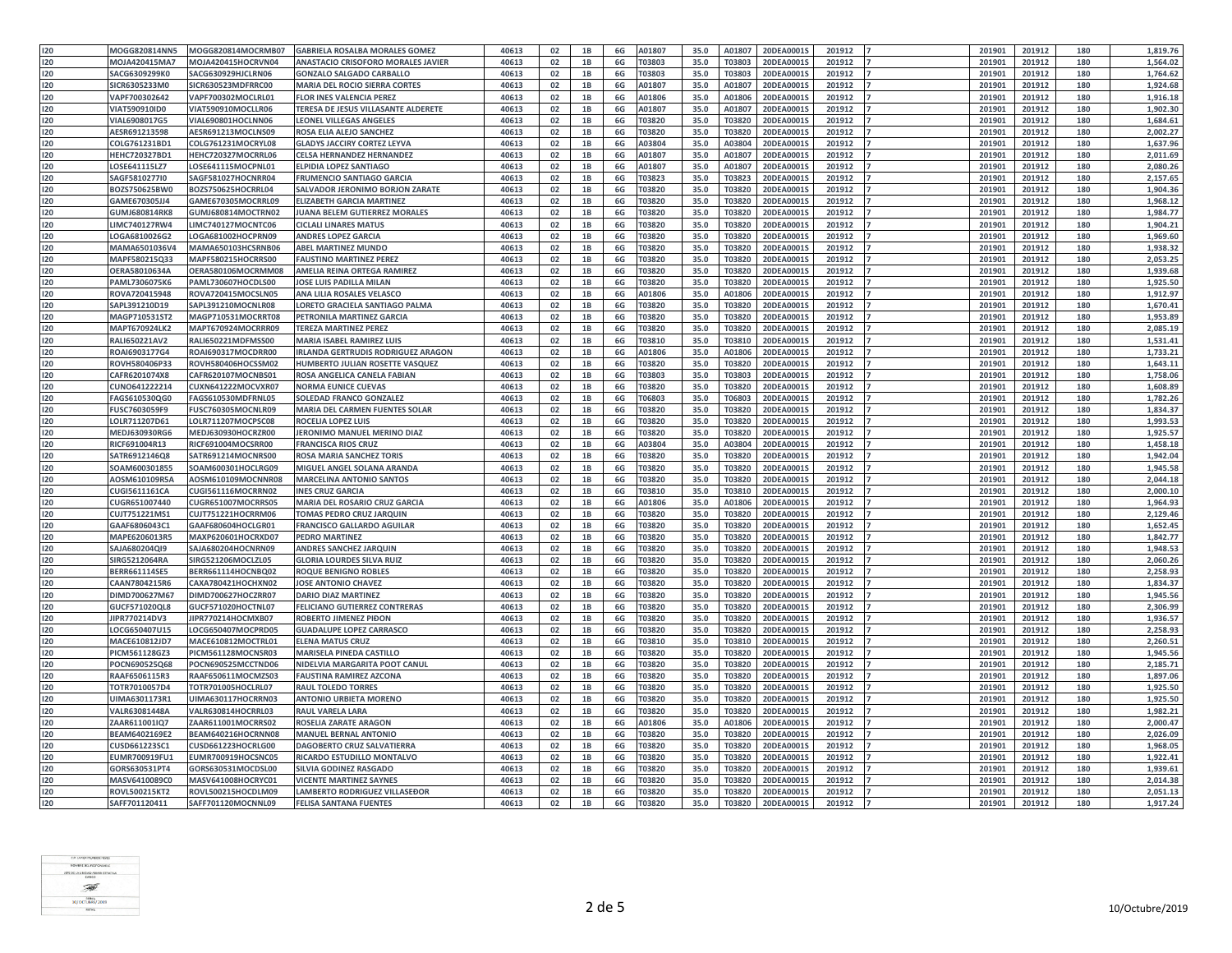| 120        | SIVR6201201UA        | SIVR620120HOCLNL06        | <b>RAUL SILVA VENTURA</b>                 | 40613 | 02 | 1B            | 6G | T03820 | 35.0 | T03820 | 20DEA0001S | 201912 | 201901 | 201912 | 180 | 2,127.78 |
|------------|----------------------|---------------------------|-------------------------------------------|-------|----|---------------|----|--------|------|--------|------------|--------|--------|--------|-----|----------|
| 120        | VASG600313UP5        | VASG600313HOCRNL08        | <b>GUILLERMO VARGAS SANTOS</b>            | 40613 | 02 | 1B            | 6G | 101806 | 35.0 | A01806 | 20DEA0001S | 201912 | 201901 | 201912 | 180 | 1.886.81 |
| 120        | AACJ640605G59        | AACJ640605HOCLRR02        | <b>JORGE ALFARO CORTES</b>                | 40613 | 02 | 1B            | 6G | 03820  | 35.0 | T03820 | 20DEA0001S | 201912 | 201901 | 201912 | 180 | 2,031.83 |
| 120        | FOPE560130AZ7        | FOPE560130HOCLBP00        | <b>EPIFANIO FLORES PUEBLITA</b>           | 40613 | 02 | 1B            | 6G | 03820  | 35.0 | T03820 | 20DEA0001S | 201912 | 201901 | 201912 | 180 | 2,061.05 |
| 120        |                      |                           |                                           |       | 02 |               |    |        |      |        |            |        |        |        |     | 2,085.19 |
|            | MARS730806MF6        | MARS730806HOCTDL04        | SALVADOR ANGEL MATA RODRIGUEZ             | 40613 |    | $1B$          | 6G | 03820  | 35.0 | T03820 | 20DEA0001S | 201912 | 201901 | 201912 | 180 |          |
| 120        | RABA571130AV7        | RABA571130MOCMRN02        | <b>ANDREA RAMOS BURGUET</b>               | 40613 | 02 | 1B            | 6G | 03810  | 35.0 | T03810 | 20DEA0001S | 201912 | 201901 | 201912 | 180 | 1.923.19 |
| 120        | SARA7108245N0        | SARA710824MDFNMR01        | <b>AUREA AIDA SANCHEZ RAMIREZ</b>         | 40613 | 02 | 1B            | 6G | 03803  | 35.0 | T03803 | 20DEA0001S | 201912 | 201901 | 201912 | 180 | 1,802.28 |
| 120        | VAPB490822QK5        | VAPB490822HOCRRR05        | <b>BERNARDO VARGAS PEREZ</b>              | 40613 | 02 | 1B            | 6G | 03820  | 35.0 | T03820 | 20DEA0001S | 201912 | 201901 | 201912 | 180 | 1,857.05 |
| 120        | VIRM630326K46        | VIRM630326HOCVMN00        | <b>MANUEL VIVEROS RAMIREZ</b>             | 40613 | 02 | $1\mathrm{B}$ | 6G | 03820  | 35.0 | T03820 | 20DEA0001S | 201912 | 201901 | 201912 | 180 | 1,882.47 |
| 120        | AEAE711116A45        | AEAE711116HOCLVN09        | <b>ENRIQUE MAGNO ALEXANDRES AVENDADO</b>  | 40613 | 02 | 1B            | 6G | 03820  | 35.0 | T03820 | 20DEA0001S | 201912 | 201901 | 201912 | 180 | 1.911.29 |
| 120        | <b>CUGG6004177EA</b> | CUGG600417MOCRRL02        | <b>GLORIA REBECA CRUZ GARCIA</b>          | 40613 | 02 | 1B            | 6G | 03820  | 35.0 | T03820 | 20DEA0001S | 201912 | 201901 | 201912 | 180 | 2,085.19 |
| 120        | HEDG730227D28        | HEDG730227HOCRZL06        | <b>GILBERTO HERNANDEZ DIAZ</b>            | 40613 | 02 | 1B            | 6G | 03820  | 35.0 | T03820 | 20DEA00019 | 201912 | 201901 | 201912 | 180 | 1,925.57 |
| 120        | LOCA681026FT9        | LXCA681026HOCPSL06        | <b>ALFREDO CARLOS LOPEZ CASTRO</b>        | 40613 | 02 | 1B            | 6G | 03820  | 35.0 | T03820 | 20DEA0001S | 201912 | 201901 | 201912 | 180 | 1,939.61 |
| 120        | LOLA700424Q88        | LOLA700424HOCPPL03        | <b>ALEJANDRO LOPEZ LOPEZ</b>              | 40613 | 02 | 1B            | 6G | 03820  | 35.0 | T03820 | 20DEA0001S | 201912 | 201901 | 201912 | 180 | 2.040.16 |
| 120        | SAZL681127268        | SAZL681127HOCNRS06        | <b>LUIS VIRGILIO SANTOS ZARATE</b>        | 40613 | 02 | 1B            | 6G | 03820  | 35.0 | T03820 | 20DEA0001S | 201912 | 201901 | 201912 | 180 | 1,939.61 |
| 120        | <b>VIAA570429PC7</b> | <b>VIAA570429HOCLRL09</b> | ALEJANDRO FIDEL VILLA ARROYO              | 40613 | 02 | 1B            | 6G | 03810  | 35.0 | T03810 | 20DEA0001S | 201912 | 201901 | 201912 | 180 | 1,867.88 |
| 120        | <b>FEOR780413UD5</b> | FEOR780413MDFRRC04        | ROCIO FERIA ORTIZ                         | 40613 | 02 | 1B            | 6G | 03820  | 35.0 | T03820 | 20DEA0001S | 201912 | 201901 | 201912 | 180 | 1,893.27 |
| 120        | HEBV650315UQ8        | HEBV650315HOCRRD09        | <b>VIDAL EDMUNDO HERNANDEZ BARRIENTOS</b> | 40613 | 02 | 1B            | 6G | 03820  | 35.0 | T03820 | 20DEA0001S | 201912 | 201901 | 201912 | 180 | 1,815.64 |
| 120        | JICE590225TP9        | JICE590225MOCMBL06        | ELVIRA CECILIA JIMENEZ CABALLERO          | 40613 | 02 | 1B            | 6G | 01803  | 35.0 | S01803 | 20DEA0001S | 201912 | 201901 | 201912 | 180 | 1,438.74 |
| 120        | AASA631027A2A        | AASA631027HOCLNR04        | <b>ARMANDO ALAVEZ SANCHEZ</b>             | 40613 | 02 | 1B            | 6G | 03820  | 35.0 | T03820 | 20DEA0001S | 201912 | 201901 | 201912 | 180 | 2,138.99 |
| 120        | GALF7301112S5        | GALF730111MOCRPR03        | FRANCISCA GUILLERMIN GARCIA LOPEZ         | 40613 | 02 | 1B            | 6G | 03820  | 35.0 | T03820 | 20DEA0001S | 201912 | 201901 | 201912 | 180 | 1,911.29 |
| 120        | LOGJ6502272F3        | LOGJ650227HOCPLL02        | <b>JULIO CESAR LOPEZ GALVEZ</b>           | 40613 | 02 | 1B            | 6G | 03820  | 35.0 | T03820 | 20DEA0001S | 201912 | 201901 | 201912 | 180 | 1,715.21 |
|            |                      |                           |                                           |       |    |               | 6G |        |      |        |            |        |        |        |     |          |
| 120        | MAMC6609242V3        | MAMC660924MOCRRR06        | MARIA DEL CARMEN MARTINEZ MARTINEZ        | 40613 | 02 | 1B            |    | 03803  | 35.0 | T03803 | 20DEA0001S | 201912 | 201901 | 201912 | 180 | 1,809.87 |
| 120        | MARI780504T25        | MARI780504HOCRSV08        | <b>VAN MARTINEZ RIOS</b>                  | 40613 | 02 | 1B            | 6G | 03820  | 35.0 | T03820 | 20DEA0001S | 201912 | 201901 | 201912 | 180 | 1,973.34 |
| 120        | SAMR730519K81        | SAMR730519HOCNNB00        | RUBEN MARCIAL SANCHEZ MENDOZA             | 40613 | 02 | 1B            | 6G | 03820  | 35.0 | T03820 | 20DEA0001S | 201912 | 201901 | 201912 | 180 | 1,999.94 |
| 120        | SARG681003E78        | SARG681003MOCNSS02        | <b>GISELA SANDOVAL ROSALES</b>            | 40613 | 02 | 1B            | 6G | 03820  | 35.0 | T03820 | 20DEA0001S | 201912 | 201901 | 201912 | 180 | 1,842.77 |
| 120        | HERJ721022QP9        | HERJ721022HOCRYN07        | JUAN SANTIAGO HERNANDEZ REYES             | 40613 | 02 | 1B            | 6G | 03820  | 35.0 | T03820 | 20DEA0001S | 201912 | 201901 | 201912 | 180 | 2,024.69 |
| 120        | <b>HEMF741112KP9</b> | HEMF741112MOCRRD04        | <b>FIDELINA HERNANDEZ MERINO</b>          | 40613 | 02 | 1B            | 6G | 03820  | 35.0 | T03820 | 20DEA0001  | 201912 | 201901 | 201912 | 180 | 2,068.25 |
| 120        | LOMF6504039G1        | LOMF650403MOCPJR07        | FRANCISCA OFELIA LOPEZ MEJIA              | 40613 | 02 | 1B            | 6G | 03820  | 35.0 | T03820 | 20DEA0001S | 201912 | 201901 | 201912 | 180 | 2,079.17 |
| 120        | MEHA590212LB0        | MEHA590212MOCRRR08        | <b>AURORA MERINO HERNANDEZ</b>            | 40613 | 02 | 1B            | 6G | 03820  | 35.0 | T03820 | 20DEA0001S | 201912 | 201901 | 201912 | 180 | 2,109.89 |
| 120        | PELU6001079G5        | PEXL600107HOCRXC02        | LUCIANO JULIAN PEREZ                      | 40613 | 02 | 1B            | 6G | 03820  | 35.0 | T03820 | 20DEA0001S | 201912 | 201901 | 201912 | 180 | 2,121.66 |
| 120        | SAMJ6612273N1        | SAMJ661227HOCNJN09        | JUAN PASCUAL SANTIAGO MEJIA               | 40613 | 02 | $1B$          | 6G | 03820  | 35.0 | T03820 | 20DEA0001S | 201912 | 201901 | 201912 | 180 | 1,982.21 |
| 120        | SAOC681124JL7        | SAOC681124HOCNRR07        | CRISOFORO ALEJANDRO SANTIAGO ORTIZ        | 40613 | 02 | 1B            | 6G | 03820  | 35.0 | T03820 | 20DEA0001S | 201912 | 201901 | 201912 | 180 | 2,210.09 |
| 120        | SOLG690528TF0        | SOLG690528HOCSPR03        | <b>GERMAN SOSA LOPEZ</b>                  | 40613 | 02 | 1B            | 6G | 03820  | 35.0 | T03820 | 20DEA0001S | 201912 | 201901 | 201912 | 180 | 2,090.37 |
| 120        | TOPJ741111UZ4        | TOPJ741111HOCRRS00        | <b>JESUS MARTIN TORRES PEREZ</b>          | 40613 | 02 | 1B            | 6G | 03820  | 35.0 | T03820 | 20DEA0001S | 201912 | 201901 | 201912 | 180 | 1,968.12 |
| 120        | VEVA711201R31        | VEVA711201HOCLSB03        | <b>ABEL VELASCO VASQUEZ</b>               | 40613 | 02 | $1\mathrm{B}$ | 6G | 03820  | 35.0 | T03820 | 20DEA0001S | 201912 | 201901 | 201912 | 180 | 2,156.95 |
| 120        | BALE730714AD7        | BALE730714HOCTPN00        | <b>ENRIQUE BAUTISTA LOPEZ</b>             | 40613 | 02 | 1B            | 6G | 03820  | 35.0 | T03820 | 20DEA0001S | 201912 | 201901 | 201912 | 180 | 2.154.85 |
| 120        | CEGS710830V62        | CEGS710830HOCRNB08        | <b>SABINO CERON GONZALEZ</b>              | 40613 | 02 | 1B            | 6G | 03820  | 35.0 | T03820 | 20DEA0001S | 201912 | 201901 | 201912 | 180 | 1,985.75 |
| 120        | <b>CUCC7604052EA</b> | CUCC760405HOCRLR09        | <b>CARLOS CRUZ COLMENARES</b>             | 40613 | 02 | 1B            | 6G | 03820  | 35.0 | T03820 | 20DEA0001S | 201912 | 201901 | 201912 | 180 | 1,698.80 |
| 120        | JEMM770413CW5        | JEMM770413HOCSJR00        | MARGARITO DE JESUS MEJIA                  | 40613 | 02 | $1B$          | 6G | 03820  | 35.0 | T03820 | 20DEA0001S | 201912 | 201901 | 201912 | 180 | 2,198.89 |
| 120        | FOGR7109293C0        | FOGR710929HHGLNF05        | RAFAEL FLORES GONZALEZ                    | 40613 | 02 | 1B            | 6G | 03820  | 35.0 | T03820 | 20DEA0001S | 201912 | 201901 | 201912 | 180 | 2.017.67 |
|            |                      |                           |                                           |       |    |               |    |        |      |        |            |        |        |        |     |          |
| 120        | GORJ681203GH6        | GORJ681203HOCNZV07        | <b>JAVIER GONZALEZ RUIZ</b>               | 40613 | 02 | 1B            | 6G | 03820  | 35.0 | T03820 | 20DEA0001S | 201912 | 201901 | 201912 | 180 | 2,004.37 |
| 120        | GUDH680108EC7        | GUDH680108HOCTZL01        | <b>HELADIO GUTIERREZ DIAZ</b>             | 40613 | 02 | 1B            | 6G | 03820  | 35.0 | T03820 | 20DEA0001S | 201912 | 201901 | 201912 | 180 | 2,422.35 |
| 120        | <b>HECM781122PA4</b> | HECM781122HOCRNR02        | MAURO HERNANDEZ CANSECO                   | 40613 | 02 | 1B            | 6G | 03820  | 35.0 | T03820 | 20DEA0001S | 201912 | 201901 | 201912 | 180 | 2,108.96 |
| 120        | MAGD530225JB0        | MAGD530225MOCNLL02        | DALIA VICTORIA MANZANARES GIL             | 40613 | 02 | 1B            | 6G | 03810  | 35.0 | T03810 | 20DEA0001S | 201912 | 201901 | 201912 | 180 | 1,924.92 |
| 120        | MESM7010201H1        | MESM701020MOCNLR06        | MARTHA ELENA MENDOZA SILVA                | 40613 | 02 | 1B            | 6G | 101806 | 35.0 | A01806 | 20DEA0001S | 201912 | 201901 | 201912 | 180 | 2,102.35 |
| 120        | OOCR650213L68        | OOCR650213HOCRSB03        | ROBERTO OROZCO CASTILLO                   | 40613 | 02 | 1B            | 6G | 03820  | 35.0 | T03820 | 20DEA0001S | 201912 | 201901 | 201912 | 180 | 1.854.89 |
| 120        | <b>RERF640714MT0</b> | RERF640714HOCYMR06        | <b>FRANCISCO REYES RAMIREZ</b>            | 40613 | 02 | 1B            | 6G | 03820  | 35.0 | T03820 | 20DEA0001S | 201912 | 201901 | 201912 | 180 | 2,216.29 |
| 120        | <b>RERA700408KA5</b> | RERA700408HOCYML07        | ALBERTO BENEDICTO REYES RAMIREZ           | 40613 | 02 | 1B            | 6G | 03820  | 35.0 | T03820 | 20DEA0001S | 201912 | 201901 | 201912 | 180 | 2,344.43 |
| 120        | RIPM6406108C4        | RIPM640610HOCSLR06        | <b>MARGARITO RIOS PALACIOS</b>            | 40613 | 02 | 1B            | 6G | 03820  | 35.0 | T03820 | 20DEA0001S | 201912 | 201901 | 201912 | 180 | 2,277.03 |
| 120        | ROEL640123E63        | ROXE640123MOCJXL06        | <b>ELIZABET ROJAS</b>                     | 40613 | 02 | 1B            | 6G | 03820  | 35.0 | T03820 | 20DEA0001S | 201912 | 201901 | 201912 | 180 | 1,897.13 |
| 120        | VEAE611115DZ0        | VEAE611115HDFRLD01        | EDUARDO VERDUZCO ALCALA                   | 40613 | 02 | 1B            | 6G | 03820  | 35.0 | T03820 | 20DEA0001S | 201912 | 201901 | 201912 | 180 | 1,707.40 |
| 120        | GATI700220R64        | GATI700220MOCRMR07        | <b>RMA GARCIA TAMAYO</b>                  | 40613 | 02 | 1B            | 6G | 03820  | 35.0 | T03820 | 20DEA0001S | 201912 | 201901 | 201912 | 180 | 2,246.14 |
| 120        | PELP621007PX6        | PELP621007HOCRPD07        | PEDRO MARCOS PEREZ LOPEZ                  | 40613 | 02 | 1B            | 6G | 03820  | 35.0 | T03820 | 20DEA0001S | 201912 | 201901 | 201912 | 180 | 2,042.54 |
| 120        | SAPR650531A23        | SAPR650531MOCNRY04        | REYNA VIRGEN SANTIAGO PEREZ               | 40613 | 02 | 1B            | 6G | 03820  | 35.0 | T03820 | 20DEA0001S | 201912 | 201901 | 201912 | 180 | 1,996.44 |
| 120        | AUAE641102KF8        | AUAE641102HOCGLD00        | EUDOXIO AGUILAR ALTAMIRANO                | 40613 | 02 | 1B            | 6G | 03820  | 35.0 | T03820 | 20DEA0001S | 201912 | 201901 | 201912 | 180 | 2,123.43 |
| 120        |                      |                           |                                           | 40613 | 02 | 1B            | 6G | 101806 | 35.0 | A01806 | 20DEA0001S | 201912 | 201901 | 201912 | 180 | 2,145.21 |
|            | AUGL551104EJ7        | AUGL551104MOCGRR09        | MARIA DE LOURDES AGUIRRE GUERRERO         |       |    |               |    |        |      |        |            |        |        |        |     |          |
| 120<br>120 | AEMA4912184E3        | AEMA491218HOCLGS02        | <b>AUSENCIO ALEMAN MIGUEL</b>             | 40613 | 02 | 1B            | 6G | 03820  | 35.0 | T03820 | 20DEA00019 | 201912 | 201901 | 201912 | 180 | 2,030.66 |
|            | COAM630504S47        | COAM630504HOCRLR04        | <b>MAURO CORTES ALTO</b>                  | 40613 | 02 | $1B$          | 6G | 03820  | 35.0 | T03820 | 20DEA0001S | 201912 | 201901 | 201912 | 180 | 2,038.97 |
| 120        | CUMA680109GU4        | CUMA680109HOCRZN09        | <b>ANTONIO CRUZ MEZA</b>                  | 40613 | 02 | 1B            | 6G | 03820  | 35.0 | T03820 | 20DEA0001S | 201912 | 201901 | 201912 | 180 | 1,953.89 |
| 120        | FETP761101LQ1        | FETP761101HOCLRR00        | PERFECTO FELIPE TRAPAGA                   | 40613 | 02 | 1B            | 6G | 03820  | 35.0 | T03820 | 20DEA0001S | 201912 | 201901 | 201912 | 180 | 1,968.12 |
| 120        | GAAD7505058R2        | GAAD750505HOCRNV03        | <b>DAVID GARCIA ANGEI</b>                 | 40613 | 02 | 1B            | 6G | 03820  | 35.0 | T03820 | 20DEA0001S | 201912 | 201901 | 201912 | 180 | 1,939.68 |
| 120        | GOCL5306113T1        | GOCL530611HOCMSS00        | LUIS RAFAEL GOMEZ CASTILLO                | 40613 | 02 | 1B            | 6G | 03820  | 35.0 | T03820 | 20DEA0001S | 201912 | 201901 | 201912 | 180 | 2,101.97 |
| 120        | JA0E570420U37        | JAOE570420MOCRRL05        | <b>ELIA JARQUIN ORTIZ</b>                 | 40613 | 02 | 1B            | 6G | 03803  | 35.0 | T03803 | 20DEA0001S | 201912 | 201901 | 201912 | 180 | 1.672.87 |
| 120        | MAPC700724R58        | MAPC700724MOCRRR08        | <b>MARIA CRISTINA MARTINEZ PEREZ</b>      | 40613 | 02 | 1B            | 6G | 03820  | 35.0 | T03820 | 20DEA0001S | 201912 | 201901 | 201912 | 180 | 2,038.97 |
| 120        | MITG661021CH3        | MITG661021MOCRRD01        | <b>GUADALUPE MIRANDA TERAN</b>            | 40613 | 02 | 1B            | 6G | 03820  | 35.0 | T03820 | 20DEA0001S | 201912 | 201901 | 201912 | 180 | 2,038.97 |

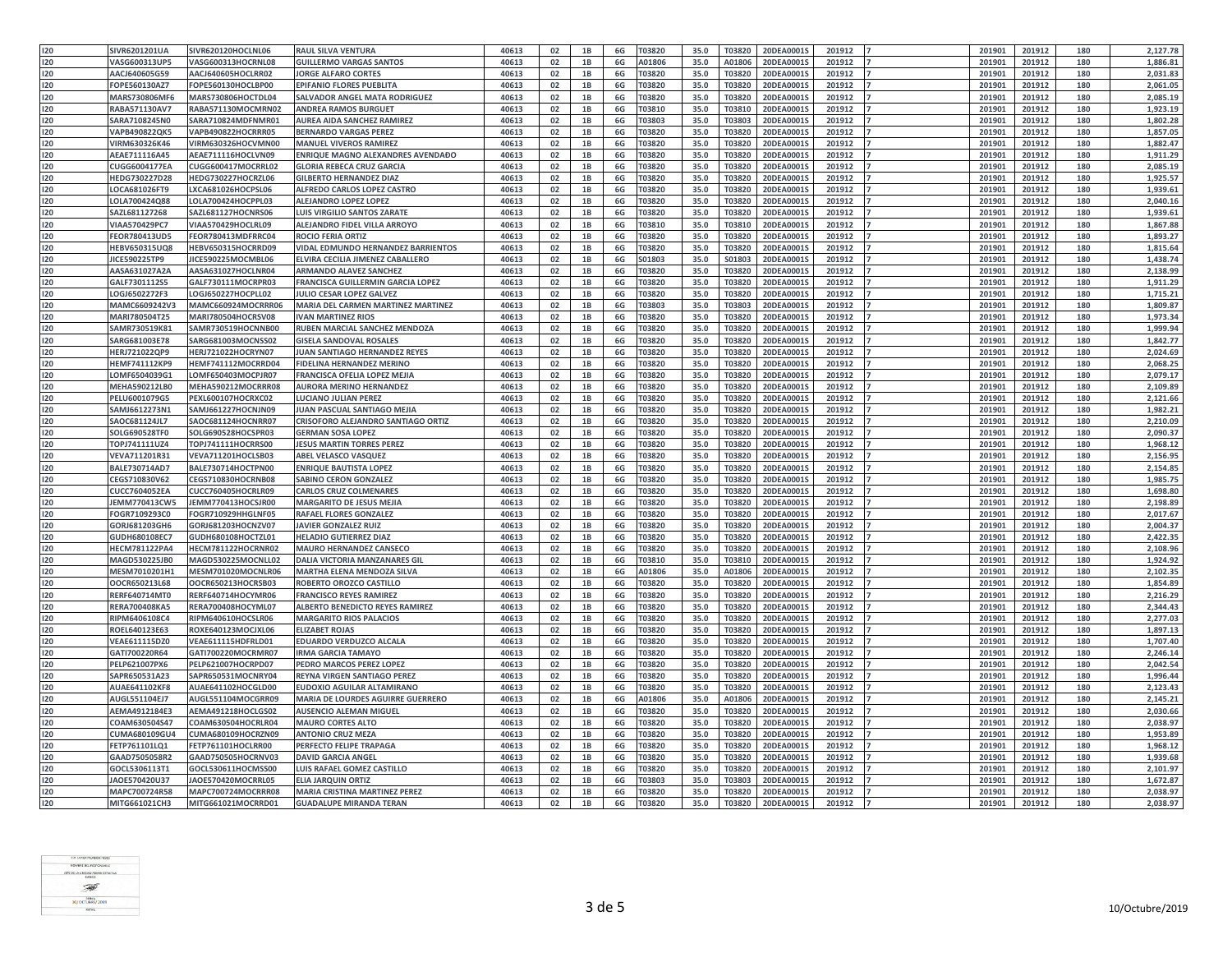| 120        | NAGS6806277IA        | NAGS680627MOCVRC07        | <b>SOCORRO NAVARRO GARCIA</b>          | 40613 | 02 | 1B            | 6G | T03820        | 35.0 | T03820 | 20DEA00019 | 201912 | 201901 | 201912 | 180 | 2.231.65 |
|------------|----------------------|---------------------------|----------------------------------------|-------|----|---------------|----|---------------|------|--------|------------|--------|--------|--------|-----|----------|
| 120        | OIPL630211I76        | OIPL630211MOCRRR00        | LOURDES ORTIZ PEREZ                    | 40613 | 02 | 1B            | 6G | <b>T03820</b> | 35.0 | T03820 | 20DEA00019 | 201912 | 201901 | 201912 | 180 | 2.229.65 |
| 120        | RAAM6703046T9        | RAAM670304MOCMNN08        | <b>MANUELA RAMIREZ ANTONIO</b>         | 40613 | 02 | 1B            | 6G | T03820        | 35.0 | T03820 | 20DEA0001S | 201912 | 201901 | 201912 | 180 | 2,053.25 |
| 120        | <b>VEAA620804QK7</b> | VEAA620804HOCNCN07        | ANGEL ARISTARCO VENDRELL ACEVEDO       | 40613 | 02 | 1B            | 6G | <b>T03820</b> | 35.0 | T03820 | 20DEA00019 | 201912 | 20190  | 201912 | 180 | 1,968.12 |
| 120        |                      |                           |                                        |       | 02 |               |    |               |      |        |            |        |        |        |     | 2,090.91 |
|            | LOAR670604CT0        | LOAR670604MOCPNT05        | RUTILIA LOPEZ ANTONIO                  | 40613 |    | $1B$          | 6G | 401806        | 35.0 | A01806 | 20DEA00019 | 201912 | 201901 | 201912 | 180 |          |
| 120        | LOAH641025SN2        | LOAH641025HOCPNC08        | <b>HECTOR LOPEZ ANTONIO</b>            | 40613 | 02 | 1B            | 6G | <b>03820</b>  | 35.0 | T03820 | 20DEA0001S | 201912 | 201901 | 201912 | 180 | 2.181.77 |
| 120        | MEMG500619699        | MEMG500619HOCNRR03        | <b>GERVASIO MENDOZA MARTINEZ</b>       | 40613 | 02 | 1B            | 6G | <b>T03820</b> | 35.0 | T03820 | 20DEA0001S | 201912 | 201901 | 201912 | 180 | 1,982.21 |
| 120        | RUCA661218PC4        | RUCA661218HOCZRD05        | <b>ADOLFO RUIZ CORTES</b>              | 40613 | 02 | 1B            | 6G | T03820        | 35.0 | T03820 | 20DEA00019 | 201912 | 201901 | 201912 | 180 | 1,857.05 |
| 120        | <b>VIGR660513EU1</b> | VIGR660513HOCCLB08        | ROBERTO VICTORIO GALVAN                | 40613 | 02 | $1\mathrm{B}$ | 6G | 03820         | 35.0 | T03820 | 20DEA0001  | 201912 | 201901 | 201912 | 180 | 2,229.65 |
| 120        | AENR661011LN9        | AENR661011MOCNRS04        | ROSA MARIA ANGELES NARANJO             | 40613 | 02 | 1B            | 6G | 601803        | 35.0 | S01803 | 20DEA00019 | 201912 | 201901 | 201912 | 180 | 1.637.96 |
| 120        | AAVE610921RK5        | AAVE610921MOCRSS07        | <b>ESTHER ARAGON VASQUEZ</b>           | 40613 | 02 | 1B            | 6G | <b>T03820</b> | 35.0 | T03820 | 20DEA0001S | 201912 | 201901 | 201912 | 180 | 1,885.44 |
| 120        | CASL7004278W3        | CASL700427HOCSNS03        | JOSE LUIS CASTILLEJOS SANTIAGO         | 40613 | 02 | 1B            | 6G | 03820         | 35.0 | T03820 | 20DEA00019 | 201912 | 201901 | 201912 | 180 | 1,932.59 |
| 120        | CAVE730510J34        | CAVE730510MOCHCL01        | <b>ELIA CHACON VICENTE</b>             | 40613 | 02 | 1B            | 6G | 401807        | 35.0 | A01807 | 20DEA00019 | 201912 | 201901 | 201912 | 180 | 1,818.90 |
| 120        | CUGG650417G39        | CUGG650417MOCRTL09        | <b>GLORIA GUADALUPE CRUZ GUTIERREZ</b> | 40613 | 02 | 1B            | 6G | <b>03820</b>  | 35.0 | T03820 | 20DEA0001S | 201912 | 201901 | 201912 | 180 | 1.741.13 |
| 120        | HESD620525LU7        | HESD620525MOCRNM06        | DOMITILA HERNANDEZ SANCHEZ             | 40613 | 02 | 1B            | 6G | <b>T03820</b> | 35.0 | T03820 | 20DEA0001S | 201912 | 201901 | 201912 | 180 | 2,047.73 |
| 120        | NAAA5504088Z3        | NAAA550408HOCVRL07        | <b>ALBERTO NAVA ARMENGOL</b>           | 40613 | 02 | 1B            | 6G | <b>T03820</b> | 35.0 | T03820 | 20DEA00019 | 201912 | 201901 | 201912 | 180 | 2.199.89 |
| 120        | ZAMJ7005021V0        | ZAMJ700502HOCVRM03        | AIME ZAVALETA MIRANDA                  | 40613 | 02 | 1B            | 6G | 03820         | 35.0 | T03820 | 20DEA0001  | 201912 | 201901 | 201912 | 180 | 2,001.16 |
| 120        | BACR540320RB5        | BACR540320HOCLSN02        | RENE HUGO BALDERAS CASTILLO            | 40613 | 02 | 1B            | 6G | <b>03820</b>  | 35.0 | T03820 | 20DEA00019 | 201912 | 201901 | 201912 | 180 | 1,771.06 |
| 120        | <b>CAGI441217LT5</b> | CAGI441217HOCSRS06        | <b>SRAEL CASTILLEJOS GARCIA</b>        | 40613 | 02 | 1B            | 6G | 03820         | 35.0 | T03820 | 20DEA00019 | 201912 | 201901 | 201912 | 180 | 1,580.57 |
| 120        | CAME700228B57        | CAME700228HOCSNS03        | <b>ESEQUIAS CASTILLO MONTERO</b>       | 40613 | 02 | 1B            | 6G | <b>T03820</b> | 35.0 | T03820 | 20DEA00019 | 201912 | 201901 | 201912 | 180 | 1,866.96 |
| 120        | CARL580914JT5        | CARL580914MOCSML03        | LILIA CASTILLO ROMERO                  | 40613 | 02 | 1B            | 6G | T03820        | 35.0 | T03820 | 20DEA00019 | 201912 | 201901 | 201912 | 180 | 1,693.97 |
| 120        | CERS760914V49        | CERS760914HOCLMY01        | SEYMER CELAYA RAMIREZ                  | 40613 | 02 | 1B            | 6G | <b>T03820</b> | 35.0 | T03820 | 20DEA0001S | 201912 | 201901 | 201912 | 180 | 1,914.77 |
|            |                      |                           |                                        |       |    |               |    |               |      |        |            |        |        |        |     |          |
| 120        | LOGJ5909045I0        | LOGJ590904HOCPMM07        | JAIME LOPEZ GOMEZ                      | 40613 | 02 | 1B            | 6G | T03820        | 35.0 | T03820 | 20DEA00019 | 201912 | 201901 | 201912 | 180 | 2,134.16 |
| 120        | LOGV710228FJA        | LOGV710228HOCPNC05        | <b>VICTOR LOPEZ GUENDOLAIN</b>         | 40613 | 02 | 1B            | 6G | <b>03820</b>  | 35.0 | T03820 | 20DEA00019 | 201912 | 201901 | 201912 | 180 | 1,730.62 |
| 120        | LOHV7401254GA        | LOHV740125MOCPRR00        | <b>VIRGINIA LOPEZ HERNANDEZ</b>        | 40613 | 02 | 1B            | 6G | 03820         | 35.0 | T03820 | 20DEA0001S | 201912 | 201901 | 201912 | 180 | 1,925.57 |
| 120        | MEMR6511251H5        | MEMR651125HOCCNB09        | RUBICEL MECOTT MONTERO                 | 40613 | 02 | 1B            | 6G | T03820        | 35.0 | T03820 | 20DEA00019 | 201912 | 201901 | 201912 | 180 | 1,750.67 |
| 120        | MOMR710104EP3        | MOMR710104MOCNRS02        | ROSA MADEL MONTAĐO MARTINEZ            | 40613 | 02 | 1B            | 6G | 03820         | 35.0 | T03820 | 20DEA00019 | 201912 | 201901 | 201912 | 180 | 1,957.29 |
| 120        | MOHM621223UJ8        | MOHM621223HOCRRN02        | <b>MANUEL MORGAN HERNANDEZ</b>         | 40613 | 02 | 1B            | 6G | 03820         | 35.0 | T03820 | 20DEA0001  | 201912 | 201901 | 201912 | 180 | 1,771.06 |
| 120        | OASL630910SA3        | 0ASL630910HOCRNS07        | UIS ANGEL ORDAZ SANTIAGO               | 40613 | 02 | 1B            | 6G | 03820         | 35.0 | T03820 | 20DEA0001S | 201912 | 201901 | 201912 | 180 | 2,116.06 |
| 120        | OIRE5802056H6        | OIRE580205HOCRBD09        | <b>EDUARDO FELIPE ORTIZ ROBLES</b>     | 40613 | 02 | 1B            | 6G | <b>03820</b>  | 35.0 | T03820 | 20DEA00019 | 201912 | 201901 | 201912 | 180 | 1,743.65 |
| 120        | PEGA650720P30        | PEGA650720MOCRRZ09        | <b>AZALIA PEREZ GUERRA</b>             | 40613 | 02 | 1B            | 6G | T03820        | 35.0 | T03820 | 20DEA00019 | 201912 | 201901 | 201912 | 180 | 1,849.92 |
| 120        | SAAM690615DK7        | SAAM690615HOCNQG02        | MIGUEL ANGEL SANCHEZ AQUINO            | 40613 | 02 | $1B$          | 6G | 03820         | 35.0 | T03820 | 20DEA0001  | 201912 | 201901 | 201912 | 180 | 2,047.73 |
| 120        | SAVR730830US0        | SAVR730830MOCNLS02        | ROSA SANCHEZ VALDIVIESO                | 40613 | 02 | 1B            | 6G | 401803        | 35.0 | A01803 | 20DEA0001S | 201912 | 201901 | 201912 | 180 | 1,451.34 |
| 120        | SAGR651023746        | SAGR651023HOCNML05        | <b>RAUL SANTIAGO GOMEZ</b>             | 40613 | 02 | 1B            | 6G | <b>T03820</b> | 35.0 | T03820 | 20DEA00019 | 201912 | 201901 | 201912 | 180 | 2,058.71 |
| 120        | VAVA610702EH1        | VAVA610702HOCSCR00        | <b>ARTURO VASQUEZ VICENTE</b>          | 40613 | 02 | 1B            | 6G | 03820         | 35.0 | T03820 | 20DEA00019 | 201912 | 201901 | 201912 | 180 | 1,849.92 |
| 120        | FOZB740430RX0        | FOZB740430HOCLRN19        | <b>BENITO JAIME FLORES ZURITA</b>      | 40613 | 02 | 1B            | 6G | 03820         | 35.0 | T03820 | 20DEA00019 | 201912 | 201901 | 201912 | 180 | 1,953.89 |
| 120        | <b>HELA6405036E8</b> | HELA640503HOCRPN06        | <b>ANDRES HERNANDEZ LOPEZ</b>          | 40613 | 02 | 1B            | 6G | <b>T03820</b> | 35.0 | T03820 | 20DEA0001S | 201912 | 201901 | 201912 | 180 | 1.779.05 |
| 120        | RARM560721U6A        | RARM560721HOCMDR05        | <b>MARCELINO RAMIREZ RODRIGUEZ</b>     | 40613 | 02 | 1B            | 6G | <b>T03820</b> | 35.0 | T03820 | 20DEA0001S | 201912 | 201901 | 201912 | 180 | 1,776.66 |
| 120        | <b>RESE540714UM8</b> | RESE540714HOCYNM03        | <b>EMILIANO REYES SANTIAGO</b>         | 40613 | 02 | 1B            | 6G | <b>T03820</b> | 35.0 | T03820 | 20DEA00019 | 201912 | 201901 | 201912 | 180 | 1.834.58 |
| 120        | SASJ720505R53        | SASJ720505HDFNNN02        | <b>JUAN GABRIEL SAN JUAN SAN JUAN</b>  | 40613 | 02 | 1B            | 6G | <b>03820</b>  | 35.0 | T03820 | 20DEA0001S | 201912 | 201901 | 201912 | 180 | 2,024.76 |
| 120        | SAHJ7012204J7        | <b>SAHJ701220HOCNRN00</b> | <b>JUAN JOSE SANTIAGO HERNANDEZ</b>    | 40613 | 02 | 1B            | 6G | <b>03820</b>  | 35.0 | T03820 | 20DEA0001S | 201912 | 201901 | 201912 | 180 | 2.138.99 |
|            |                      |                           |                                        |       |    |               |    |               |      |        |            |        |        |        |     |          |
| 120        | CUCG681108KR1        | CUCG681108MOCRSD04        | <b>GUADALUPE CRUZ CASTRO</b>           | 40613 | 02 | 1B            | 6G | <b>03820</b>  | 35.0 | T03820 | 20DEA0001S | 201912 | 201901 | 201912 | 180 | 2,100.65 |
| 120        | <b>DEGJ730102RL5</b> | DEGJ730102HOCSRS04        | <b>JESUS RANGEL DESALES GUERACH</b>    | 40613 | 02 | 1B            | 6G | <b>T03820</b> | 35.0 | T03820 | 20DEA00019 | 201912 | 201901 | 201912 | 180 | 2,102.42 |
| 120        | GUSR6510162R4        | GUSR651016MOCZLC03        | ROCIO JULIA GUZMAN SOLANA              | 40613 | 02 | 1B            | 6G | T03820        | 35.0 | T03820 | 20DEA00019 | 201912 | 201901 | 201912 | 180 | 1,927.91 |
| 120        | HEZF670206C56        | HEZF670206HOCRRL06        | FELIPE DE JESUS HEREDIA ZARATE         | 40613 | 02 | 1B            | 6G | <b>T03820</b> | 35.0 | T03820 | 20DEA0001S | 201912 | 201901 | 201912 | 180 | 1,814.52 |
| 120        | LIEN6509218R7        | LIEN650921HOCBSX04        | <b>NOE LIBORIO ESCAMILLA</b>           | 40613 | 02 | 1B            | 6G | T03820        | 35.0 | T03820 | 20DEA0001S | 201912 | 201901 | 201912 | 180 | 1,975.14 |
| 120        | LOCH780529JC7        | LOCH780529HOCPRR03        | <b>HIRAM LOPEZ CARRASCO</b>            | 40613 | 02 | 1B            | 6G | <b>T03820</b> | 35.0 | T03820 | 20DEA00019 | 201912 | 201901 | 201912 | 180 | 1,900.67 |
| 120        | LOLT6312289C4        | LOLT631228MOCPSF08        | <b>TEOFILA LOPEZ LUIS</b>              | 40613 | 02 | 1B            | 6G | T03820        | 35.0 | T03820 | 20DEA0001  | 201912 | 201901 | 201912 | 180 | 2,067.36 |
| 120        | LORG610918UD7        | LORG610918HOCPDN07        | <b>GENARO LOPEZ RODRIGUEZ</b>          | 40613 | 02 | 1B            | 6G | T03820        | 35.0 | T03820 | 20DEA0001S | 201912 | 201901 | 201912 | 180 | 2,109.89 |
| 120        | MEGV640826GG1        | MEGV640826MOCSVR02        | VIRGINIA DACIA MESTAS GUEVARA          | 40613 | 02 | 1B            | 6G | <b>03820</b>  | 35.0 | T03820 | 20DEA00019 | 201912 | 201901 | 201912 | 180 | 2,038.97 |
| 120        | RACA610804GA3        | RACA610804HOCMSL19        | <b>ALBERTO RAMOS CASAS</b>             | 40613 | 02 | 1B            | 6G | 03820         | 35.0 | T03820 | 20DEA00019 | 201912 | 201901 | 201912 | 180 | 2,057.93 |
| 120        | SARM6803143D4        | SARM680314MOCVVT02        | MATILDE MARGARITA SAAVEDRA REVILLA     | 40613 | 02 | 1B            | 6G | T03820        | 35.0 | T03820 | 20DEA0001S | 201912 | 201901 | 201912 | 180 | 2,038.97 |
| 120        | SALU7003208L4        | AXL700320MOCNXZ06         | LUZ MARIA DOLORES SANCHEZ              | 40613 | 02 | 1B            | 6G | A01806        | 35.0 | A01806 | 20DEA00019 | 201912 | 201901 | 201912 | 180 | 1,912.97 |
| 120        | <b>VAME761014UF8</b> | VAME761014HOCSRD09        | EDUARDO VASQUEZ MORGAN                 | 40613 | 02 | 1B            | 6G | T03820        | 35.0 | T03820 | 20DEA00019 | 201912 | 201901 | 201912 | 180 | 1,934.14 |
| 120        | <b>VIRM780808BC6</b> | <b>VIRM780808MOCLBR02</b> | MARTHA ELENA VILLAVICENCIO ROBLEDO     | 40613 | 02 | 1B            | 6G | <b>T03820</b> | 35.0 | T03820 | 20DEA0001  | 201912 | 201901 | 201912 | 180 | 2,269.44 |
| 120        | CAUR7611067Q2        | CAUR761106HOCBRY00        | REY DAVID CABRERA URZUA                | 40613 | 02 | 1B            | 6G | 03820         | 35.0 | T03820 | 20DEA0001S | 201912 | 201901 | 201912 | 180 | 1,821.12 |
| 120        | DOJA780111JF5        | DOJA780111HOCRML01        | <b>ALAIN DORANTES JIMENEZ</b>          | 40613 | 02 | 1B            | 6G | T03820        | 35.0 | T03820 | 20DEA00019 | 201912 | 201901 | 201912 | 180 | 2,310.00 |
|            |                      |                           |                                        | 40613 | 02 | 1B            | 6G | 03820         | 35.0 | T03820 |            | 201912 | 20190  | 201912 | 180 | 1,715.21 |
| 120<br>120 | VAMR660527UA1        | VAMR660527HOCSRN03        | RANULFO VASQUEZ MARTINEZ               |       | 02 |               |    | T03820        |      | T03820 | 20DEA00019 |        |        |        |     | 1,904.21 |
|            | LOOE720214DS2        | LOOE720214MOCPRR06        | ERIKA PATRICIA LOPEZ OROZCO            | 40613 |    | $1B$          | 6G |               | 35.0 |        | 20DEA00019 | 201912 | 201901 | 201912 | 180 |          |
| 120        | HELA680221DQ0        | HELA680221HOCRZN05        | <b>ANTONIO HERNANDEZ LOAEZA</b>        | 40613 | 02 | 1B            | 6G | T03820        | 35.0 | T03820 | 20DEA0001S | 201912 | 201901 | 201912 | 180 | 1,999.98 |
| 120        | LOOC700725679        | LOOC700725MOCPRL09        | CLAUDIA DEL CARMEN LOPEZ OROZCO        | 40613 | 02 | 1B            | 6G | A01807        | 35.0 | A01807 | 20DEA0001S | 201912 | 201901 | 201912 | 180 | 1,948.80 |
| 120        | ZOHG720608NS8        | ZOHG720608HDFRBL09        | <b>GUILLERMO IVES ZORRILLA HABANA</b>  | 40613 | 02 | 1B            | 6G | T03820        | 35.0 | T03820 | 20DEA00019 | 201912 | 201901 | 201912 | 180 | 1,606.50 |
| 120        | ROSA680702F45        | ROSA680702HOCSNB01        | <b>ABEL DE LA ROSA SANTOS</b>          | 40613 | 02 | 1B            | 6G | <b>T03820</b> | 35.0 | T03820 | 20DEA00019 | 201912 | 201901 | 201912 | 180 | 1,495.37 |
| 120        | <b>IOSE770124SA1</b> | JOSE770124MOCSNL00        | <b>MARIA ELVIRA JOSE SANTIAGO</b>      | 40613 | 02 | 1B            | 6G | 601803        | 35.0 | S01803 | 20DEA00019 | 201912 | 201901 | 201912 | 180 | 1.517.70 |
| 120        | SISI7611031L3        | SISI761103HOCLNS05        | <b>ISRAEL SILVA SANTOS</b>             | 40613 | 02 | 1B            | 6G | <b>03820</b>  | 35.0 | T03820 | 20DEA0001S | 201912 | 201901 | 201912 | 180 | 1,834.37 |
| 120        | PACI710506QF6        | PACI710506MOCSNS03        | <b>ISABEL PASTOR CONTRERAS</b>         | 40613 | 02 | 1B            | 6G | A01806        | 35.0 | A01806 | 20DEA0001S | 201912 | 201901 | 201912 | 180 | 2,079.10 |